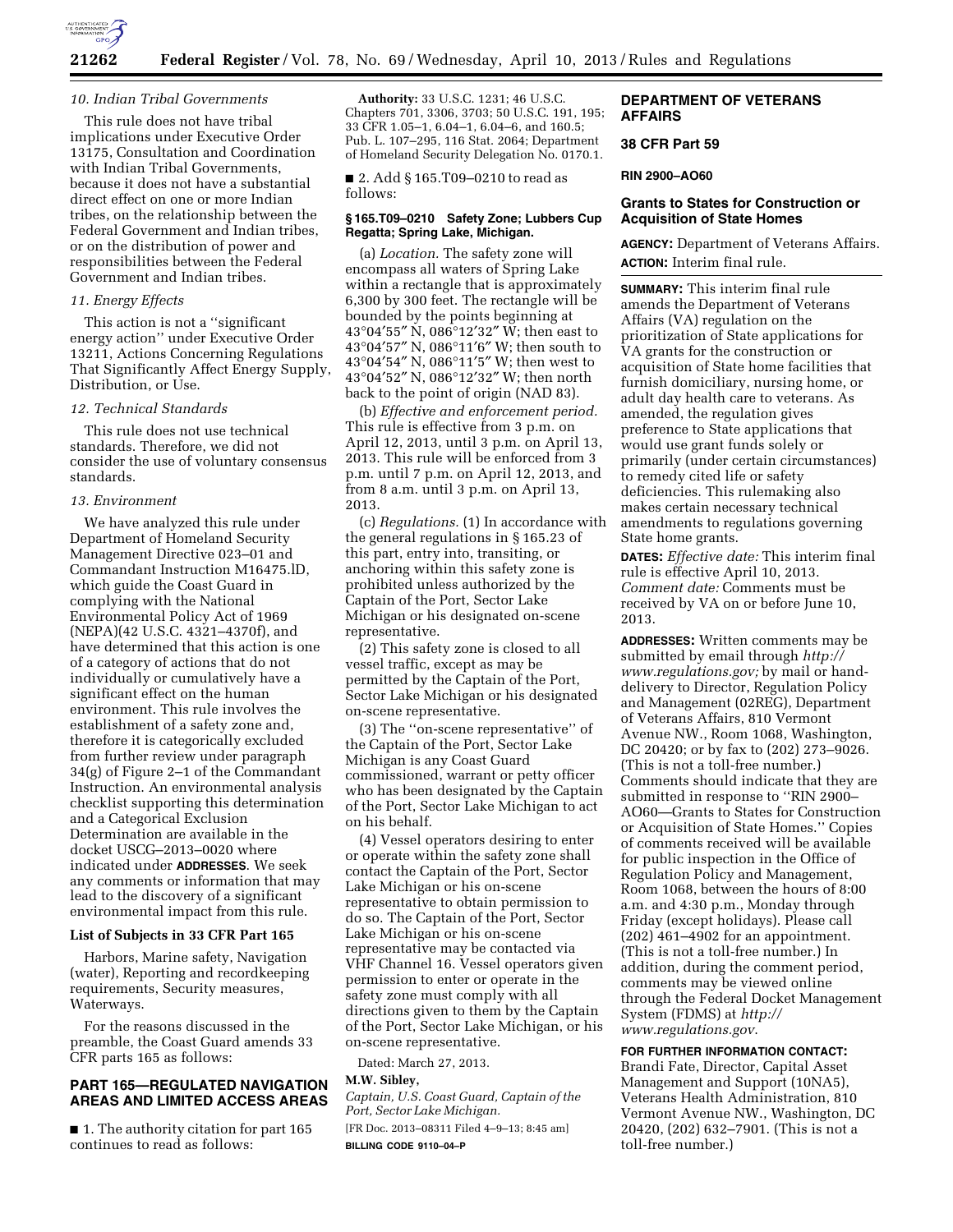**SUPPLEMENTARY INFORMATION: Pursuant** to subchapter III of chapter 81 of title 38, United States Code, VA is authorized to provide grant funds to support the acquisition, construction, expansion, remodeling or alteration by States of State home facilities that furnish domiciliary, nursing home, or adult day health care to veterans. States that desire such assistance must submit to VA an application that VA must assess and prioritize in accordance with the criteria set forth in 38 U.S.C.  $8135(c)(2)(A)$  through (H). VA has implemented this statutory authority in part 59 of title 38, Code of Federal Regulations.

Under 38 U.S.C. 8135(c)(2) and 38 CFR 59.50, VA prioritizes the applications for the construction grant funds each fiscal year. Pursuant to these authorities, VA must generally give the top priority to applications with certified State matching funds, which are prioritized in priority group 1 under 38 CFR 59.50(a)(1). VA further subprioritizes the priority group 1 applications based on the type of project described in the application. Prior to this rulemaking, there were six subpriority groups for priority group 1 applications (i.e., applications with certified State matching funds). This rulemaking adds one more subpriority group to better reflect VA's emphasis on the safety of State home residents and program participants. As a result, there are now a total of seven subpriority groups.

Priority group 1, subpriority group 1, at 38 CFR 59.50(a)(1)(i), is for applications for projects that remedy life or safety deficiencies and that have matching State funding. This interim final rule makes a number of changes to this subpriority group that will allow VA to more effectively prioritize life or safety projects when awarding State home construction grants.

First, under paragraph (a)(1)(i), as amended, VA prioritizes in subpriority group 1 applications for projects that are solely or primarily intended to remedy a condition or conditions at an existing facility that have been cited as threatening the life or safety of the residents or program participants. Formerly, § 59.50(f) directed that projects with multiple components be categorized in the priority group towards which the preponderance of the costs in the application would be dedicated. Therefore, an application could be prioritized in priority group 1, subpriority group 1, at  $\S 59.50(a)(1)(i)$ , if a State combined a project to remedy a citation with another type of project, as long as the larger share of the project cost was used to remedy the citation.

Prior to this rulemaking, there were no stated limits on combining life or safety projects and projects unrelated to protecting residents and participants' life or safety. As revised, the rule allows for such ''mixed'' projects only when the total cost of the life or safety project on its own would be under the \$400,000 minimum required by § 59.80 and 38 U.S.C. 8134(d)(2)(A), and the majority of the funds sought will be used to remedy a citation. Allowing States to submit applications with components unrelated to life or safety under these limited circumstances will help VA ensure that less costly life or safety projects are ranked in subpriority group 1 for VA grant funding. This rulemaking will ensure that VA does not rank projects in priority 1, subpriority group 1, where it is unnecessary to mix life or safety projects and projects unrelated to protecting life or safety (i.e., where the life or safety project by itself meets the statutory minimum), and in this manner will better ensure that VA directs the maximum amount of grant funds to projects that protect the lives and safety of the residents and participants.

Second, under  $\S 5\overline{9}$ .50(a)(1)(i), as amended, we clarify which VA staff members may issue citations for threats to life or safety in a State home. Prior to this rulemaking, this paragraph provided that such citations may be issued by a ''VA Life Safety Engineer.'' This position is not currently used by VA. Therefore, we have replaced this reference with language that adequately identifies the VA offices responsible for issuing these citations.

Third, we specify that applications for projects for the addition or replacement of building utility systems or features may be included in priority group 1, subpriority group 1, if the projects are necessary to remedy a cited threat to the life or safety of residents and program participants. Prior to this amendment, VA could only prioritize applications for projects adding or replacing utility systems or features in priority group 1, subpriority group 4. In order to best protect the lives and safety of residents or program participants in State veterans homes, we believe it is necessary to include these projects in subpriority group 1 under the limited circumstances that they are needed to remedy a life or safety threat.

Fourth, revised § 59.50(a)(1)(i) now specifically refers to ''[s]ecurity'' projects. Under the prior rule, all applications for projects that would remedy cited threats to life or safety conditions were further prioritized in the following order: Seismic, building construction, egress, building compartmentalization, fire alarm/

detection, asbestos/hazardous materials, and ''all other projects.'' In the past, security projects such as video cameras to monitor the inside or outside of the building or other devices to watch or secure the premises have been prioritized as ''other projects.'' Based on our administration of the State home program, we believe that security projects should be given higher priority. Therefore, we add ''[s]ecurity'' following ''[f]ire alarm/detection'' to the list of conditions used to prioritize applications ranked in subpriority group 1. We also reorganize the listed prioritizations in separate paragraphs, so that the list is easier to identify and read.

Fifth, VA has noticed instances in which States with outstanding citations for life or safety threats submit and are provided funding for applications for grants for projects unrelated to protecting residents and participants' lives or safety. Prior to this amendment, VA's regulations did not provide any mechanism for VA to encourage States to remedy outstanding life or safety citations. Therefore, this rulemaking adds a new penultimate subpriority group in priority group 1 for applications from States that have failed to demonstrate they have remedied, or will remedy, a life or safety citation. Under revised § 59.50(e), a State that has an existing State home with an outstanding citation must include in all of its applications for grant funds a description of a reasonable plan to remedy the citations. Revised paragraph (e) does not require the State to seek a VA grant to fund such remedy; however, failure to provide such a plan would result in decreased prioritization of the State's applications in the manner described in paragraph (e)(1), which states that applications from that State for a project for which the State has authorized matching funds will be placed in priority group 1, new subpriority group 6, or paragraph (e)(2), which states that applications from that State with an outstanding citation for a project without matching funds will be placed in a new priority group 7 that is described in paragraph (a)(7). By doing so, VA will reduce the likelihood of funding new grants from States with outstanding safety citations. VA's authority to establish this new subpriority group is 38 U.S.C. 8135(c)(2)(G), which authorizes VA to prioritize applications that ''meet[ ] other criteria as the Secretary [of Veterans Affairs] determines appropriate and has established in regulations.''

The final change to  $\S 59.50(a)(1)(i)$ clarifies that not all residents or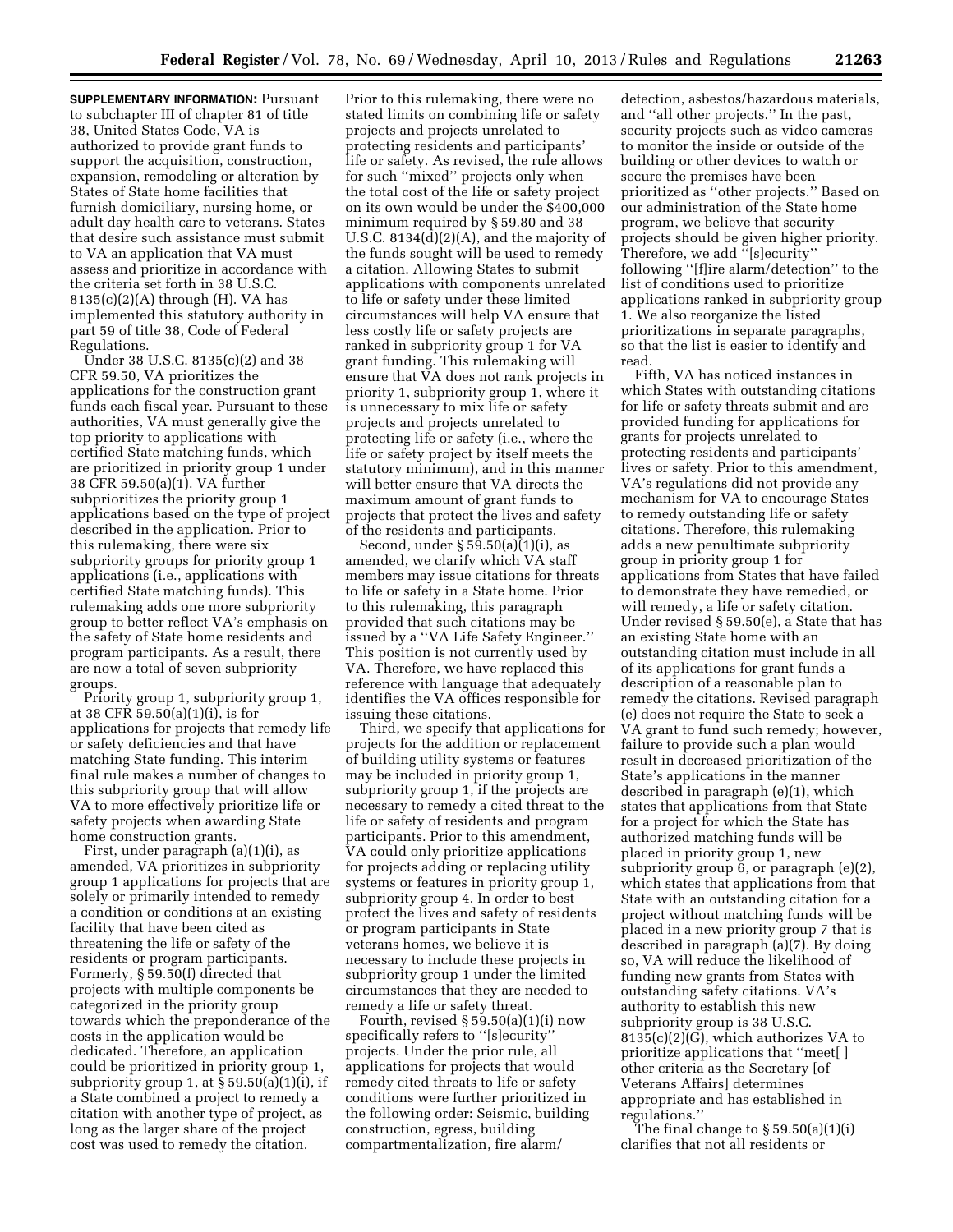participants need to be threatened by a condition or conditions for an application to be ranked in priority group 1, subpriority group 1. In fact, we believe the statutory language authorizes including applications that remedy conditions that only threaten one resident or participant. For example, if a condition threatens the safety of a resident in only one nursing home or domiciliary bed, we believe an application to remedy that condition could be ranked in subpriority group 1.

In addition to the changes to priority group 1, subpriority group 1 described above, this interim final rule amends certain other priority and subpriority groups; the amendments are described as follows.

Section 59.50(a)(1)(iv) is revised to reorganize the listed prioritizations to make them easier to read. We also clarify VA's authority to provide grants for certain types of renovations in new paragraph  $(a)(1)(iv)(A)$  and  $(B)$ . VA has interpreted its authority to prioritize States' applications for grants for renovations at 38 U.S.C.  $8135(c)(2)(E)$  as authorizing the same prioritization for applications to replace an existing building when needed to serve the same purposes as a renovation. This is consistent with VA's current procedures and is reflected in the example set forth in the note to  $\S 59.50(a)(1)$  which indicates that priority group 1, subpriority group 4, includes applications for ''Nursing Unit Renovation/Replacement.''

The note to  $\S 59.50(a)(1)$ , which contains a chart to aid readers' understanding how VA prioritizes projects in priority group 1, will be amended to conform with the changes to this section.

VA will continue to perform a final prioritization of applications in each priority or subpriority group based on the date that VA receives the application, with the applications received earlier given higher priority. The prior rule had that stipulation in each priority and subpriority group paragraph, but the revised rule states it only once at new § 59.50(d).

This rule updates delegations of VA's authority for administration of the State home construction grant program. VHA recently changed its organizational structure, and has aligned management of the State home construction grant program under the director of the Office of Capital Asset Management and Support. These authorities were previously assigned to the Chief Consultant of the Office of Geriatrics and Extended Care. VHA is, therefore, revising its regulations at §§ 59.4 and

59.5 to reflect the new organizational structure.

Once a priority list is approved by the Secretary, VA cannot change it unless a change is needed as a result of an appeal. See 38 CFR 59.50(g). This rulemaking, therefore, will not affect the ranking of projects on a priority list that has been approved by the Secretary.

# **Administrative Procedure Act**

The Secretary finds that there is good cause, under  $5$  U.S.C.  $553(b)(B)$  and (d)(3), to dispense with the opportunity for advance notice and opportunity for public comment and good cause to publish this rule with an immediate effective date. As stated above, VA's current regulations do not provide the necessary tools to use public funds more effectively in the interest of veterans' safety. For example, during its fiscal year 2011 survey of State homes, VA cited nearly 2.5 percent of State homes for deficiencies in emergency power, to include illuminating exit signs, and powering emergency communication systems; these deficiencies pose threats to veterans' safety. This regulation would close a loophole whereby a State with a cited safety deficiency in one State home could still apply for, and be likely to receive, a grant from VA to construct or acquire a different State home. VA finds that continuing to fund applications in this manner is contrary to VA's priorities of ensuring veterans' safety.

Because this interim final rule will help VA ensure veterans' lives and safety are protected in State homes, the Secretary finds that it is contrary to the public interest to delay this rule for the purpose of soliciting advance public comment or to have a delayed effective date. Furthermore, it would be against the public interest to award publicly funded grant money to States that have not remedied, or do not have a plan for remedying, safety citations in existing State homes. For the above reasons, the Secretary issues this rule as an interim final rule, effective immediately upon publication. VA will consider and address comments that are received within 60 days of the date this interim final rule is published in the **Federal Register**.

#### **Effect of Rulemaking**

Title 38 of the Code of Federal Regulations, as revised by this interim final rulemaking, represents VA's implementation of its legal authority on this subject. Other than future amendments to this regulation or governing statutes, no contrary guidance or procedures are authorized. All existing or subsequent VA guidance

must be read to conform with this rulemaking if possible, or, if not possible, such guidance is superseded by this rulemaking.

## **Paperwork Reduction Act**

This interim final rule contains no provisions constituting a collection of information under the Paperwork Reduction Act of 1995 (44 U.S.C. 3501– 3521).

## **Regulatory Flexibility Act**

The Secretary hereby certifies that this interim final rule will not have a significant economic impact on a substantial number of small entities as they are defined in the Regulatory Flexibility Act, 5 U.S.C. 601–612. This interim final rule will directly affect only States and will not directly affect small entities. Therefore, pursuant to 5 U.S.C. 605(b), this rulemaking is exempt from the initial and final regulatory flexibility analysis requirements of 5 U.S.C. 603 and 604.

#### **Executive Order 12866 and 13563**

Executive Orders 12866 and 13563 direct agencies to assess the costs and benefits of available regulatory alternatives and, when regulation is necessary, to select regulatory approaches that maximize net benefits (including potential economic, environmental, public health and safety effects, and other advantages; distributive impacts; and equity). Executive Order 13563 (Improving Regulation and Regulatory Review) emphasizes the importance of quantifying both costs and benefits, reducing costs, harmonizing rules, and promoting flexibility. Executive Order 12866 (Regulatory Planning and Review) defines a ''significant regulatory action,'' requiring review by the Office of Management and Budget (OMB) unless OMB waives such review, as ''any regulatory action that is likely to result in a rule that may: (1) Have an annual effect on the economy of \$100 million or more or adversely affect in a material way the economy, a sector of the economy, productivity, competition, jobs, the environment, public health or safety, or State, local, or tribal governments or communities; (2) Create a serious inconsistency or otherwise interfere with an action taken or planned by another agency; (3) Materially alter the budgetary impact of entitlements, grants, user fees, or loan programs or the rights and obligations of recipients thereof; or (4) Raise novel legal or policy issues arising out of legal mandates, the President's priorities, or the principles set forth in this Executive Order.''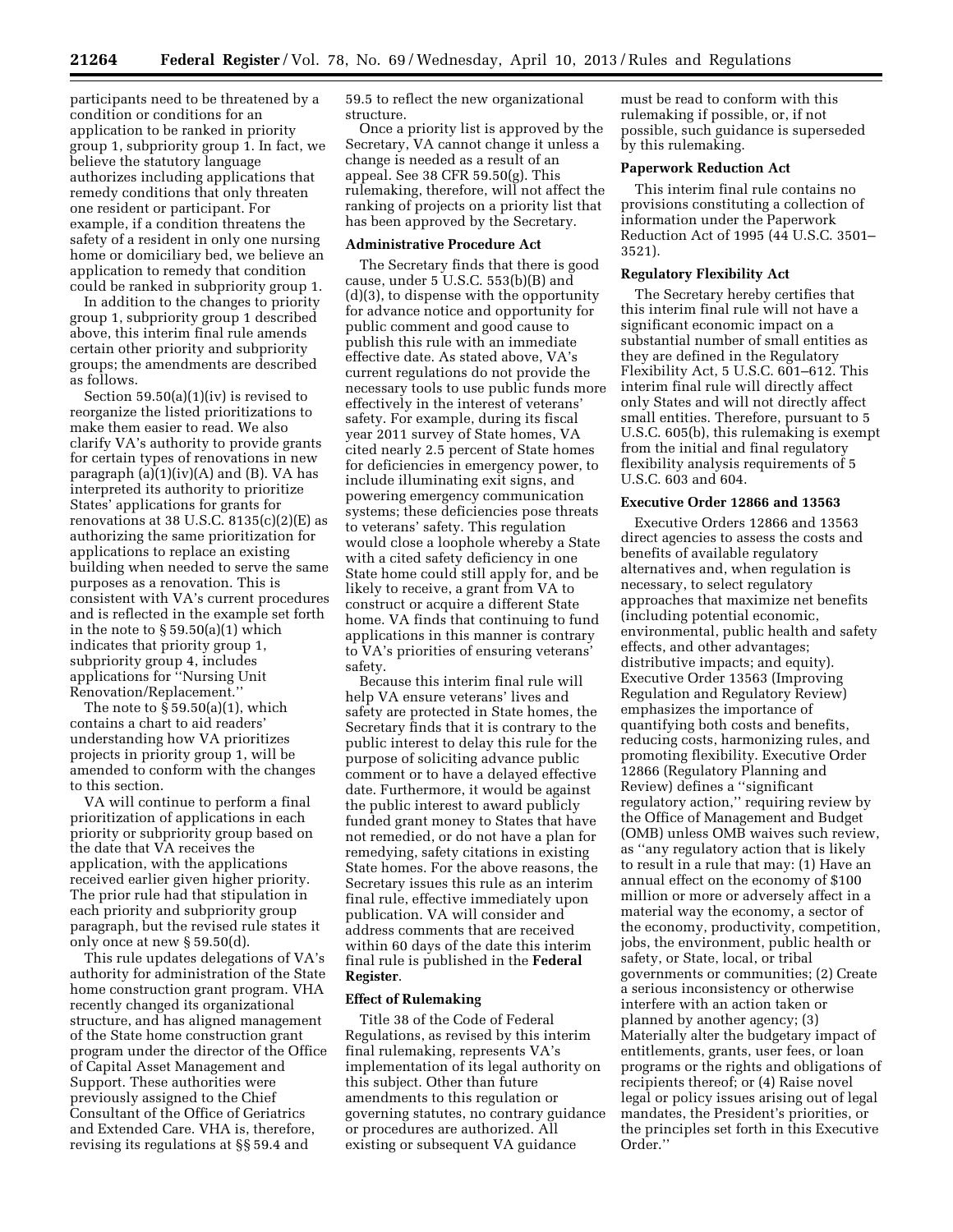The economic, interagency, budgetary, legal, and policy implications of this regulatory action have been examined, and it has been determined not to be a significant regulatory action under Executive Order 12866.

## **Unfunded Mandates Reform Act**

The Unfunded Mandates Reform Act of 1995 requires, at 2 U.S.C. 1532, that agencies prepare an assessment of anticipated costs and benefits before issuing any rule that may result in the expenditure by State, local, and tribal governments, in the aggregate, or by the private sector, of \$100 million or more (adjusted annually for inflation) in any one year. This interim final rule will have no such effect on State, local, and tribal governments, or on the private sector.

## **Catalog of Federal Domestic Assistance Numbers**

The Catalog of Federal Domestic Assistance numbers and titles for the programs affected by this document are 64.005, Grants to States for Construction of State Home Facilities; 64.008, Veterans Domiciliary Care; 64.009, Veterans Medical Care Benefits; 64.010, Veterans Nursing Home Care; 64.014, Veterans State Domiciliary Care; 64.015, Veterans State Nursing Home Care; 64.016, Veterans State Hospital Care; 64.018, Sharing Specialized Medical Resources; 64.022, Veterans Home Based Primary Care; 64.024, VA Homeless Providers Grant and Per Diem Program; and 64.026, Veterans State Adult Day Health Care.

#### **Signing Authority**

The Secretary of Veterans Affairs, or designee, approved this document and authorized the undersigned to sign and submit the document to the Office of the Federal Register for publication electronically as an official document of the Department of Veterans Affairs. John R. Gingrich, Chief of Staff, Department of Veterans Affairs, approved this document on March 11, 2013 for publication.

# **List of Subjects in 38 CFR Part 59**

Administrative practice and procedure, Alcohol abuse, Alcoholism, Claims, Day care, Dental health, Drug abuse, Foreign relations, Government contracts, Grant programs—health, Grant programs—veterans, Health care, Health facilities, Health professions, Health records, Homeless, Medical and dental schools, Medical devices, Medical research, Mental health programs, Nursing homes, Reporting

and recordkeeping requirements, Travel and transportation expenses, Veterans.

Dated: April 5, 2013.

# **William F. Russo,**

*Deputy Director, Office of Regulation Policy and Management, Office of the General Counsel, Department of Veterans Affairs.* 

For the reasons stated in the preamble, the Department of Veterans Affairs amends 38 CFR part 59 as follows:

# **PART 59—GRANTS TO STATES FOR CONSTRUCTION OR ACQUISITION OF STATE HOMES**

■ 1. The authority citation for part 59 continues to read as follows:

**Authority:** 38 U.S.C. 101, 501, 1710, 1742, 8105, 8131–8137.

#### **§ 59.4 [Amended]**

■ 2. Amend § 59.4 by removing "Chief Consultant, Geriatrics and Extended Care'' and adding, in its place, ''Director, Capital Asset Management and Support''.

#### **§ 59.5 [Amended]**

■ 3. Amend § 59.5 by removing "Chief Consultant, Geriatrics and Extended Care (114)'' and adding, in its place, ''Director, Capital Asset Management and Support (10NA5)''.

■ 4. Amend § 59.50 by:

■ a. In paragraph (a) introductory text, removing ''paragraphs (b) and (c) of'' and adding ''otherwise'' immediately after ''Except as''.

 $\blacksquare$  b. Revising paragraphs (a)(1)(i) through (vi) and adding paragraph  $(a)(1)(vii)$ .

■ c. Revising paragraphs (a)(2) through (7) and adding paragraph (a)(8).

■ d. Removing paragraph (f).

■ e. Redesignating paragraph (d) as new paragraph (f).

■ f. Adding a new paragraph (d).

■ g. Redesignating paragraph (g) as paragraph (i).

■ h. Redesignating paragraph (e) as new paragraph (g).

■ i. Adding new paragraph (e).

■ j. Adding paragraph (h).

The revisions and additions read as follows:

## **§ 59.50 Priority list.**

 $(a) * * * *$ 

 $(1) * * * *$ 

(i) *Priority group 1—subpriority 1.* An application for a life or safety project, which means a project to remedy a condition, or conditions, at an existing facility that have been cited as threatening to the lives or safety of one or more of the residents or program participants in the facility by a VA

safety office, VA engineering office, or other VA office with responsibility for life and safety inspections; a State or local government agency (including a Fire Marshal); or an accrediting institution (including the Joint Commission on Accreditation of Healthcare Organizations). Unless an addition or replacement of building utility systems or features is necessary to remedy a cited threat to the lives or safety of residents and program participants, this priority group does not include applications for the addition or replacement of building utility systems or features; such applications will be prioritized in accordance with the criteria in subpriority group 5 of priority group 1. An application may be included in this subpriority group only if all of the funds requested would be used for a life or safety project; or, if the estimated cost of the life or safety project is under \$400,000.00, and the majority of the funds requested would be used for such a project. Projects in this subpriority group will be further prioritized in the following order:

(A) Seismic;

(B) Building construction;

(C) Egress;

(D) Building compartmentalization

(e.g., smoke barrier, fire walls);

(E) Fire alarm/detection;

(F) Security;

(G) Asbestos/hazardous materials; and

(H) All other projects (e.g., nurse call systems, patient lifts).

(ii) *Priority group 1—subpriority 2.* An application from a State that has not previously applied for a grant under 38 U.S.C. 8131–8137 for construction or acquisition of a State nursing home.

(iii) *Priority group 1—subpriority 3.*  An application for construction or acquisition of a nursing home or domiciliary from a State that has a great need for the beds that the State, in that application, proposes to establish.

(iv) *Priority group 1—subpriority 4.*  An application from a State for renovations to a State Home facility other than renovations that would be included in subpriority group 1 of priority group 1. Projects will be further prioritized in the following order:

(A) Adult day health care renovation and construction of a new adult day health care facility that replaces an existing facility;

(B) Nursing home renovation (e.g., patient privacy) and construction of a new nursing home that replaces an existing nursing home;

(C) Code compliance under the Americans with Disabilities Act;

(D) Building systems and utilities (e.g., electrical; heating, ventilation, and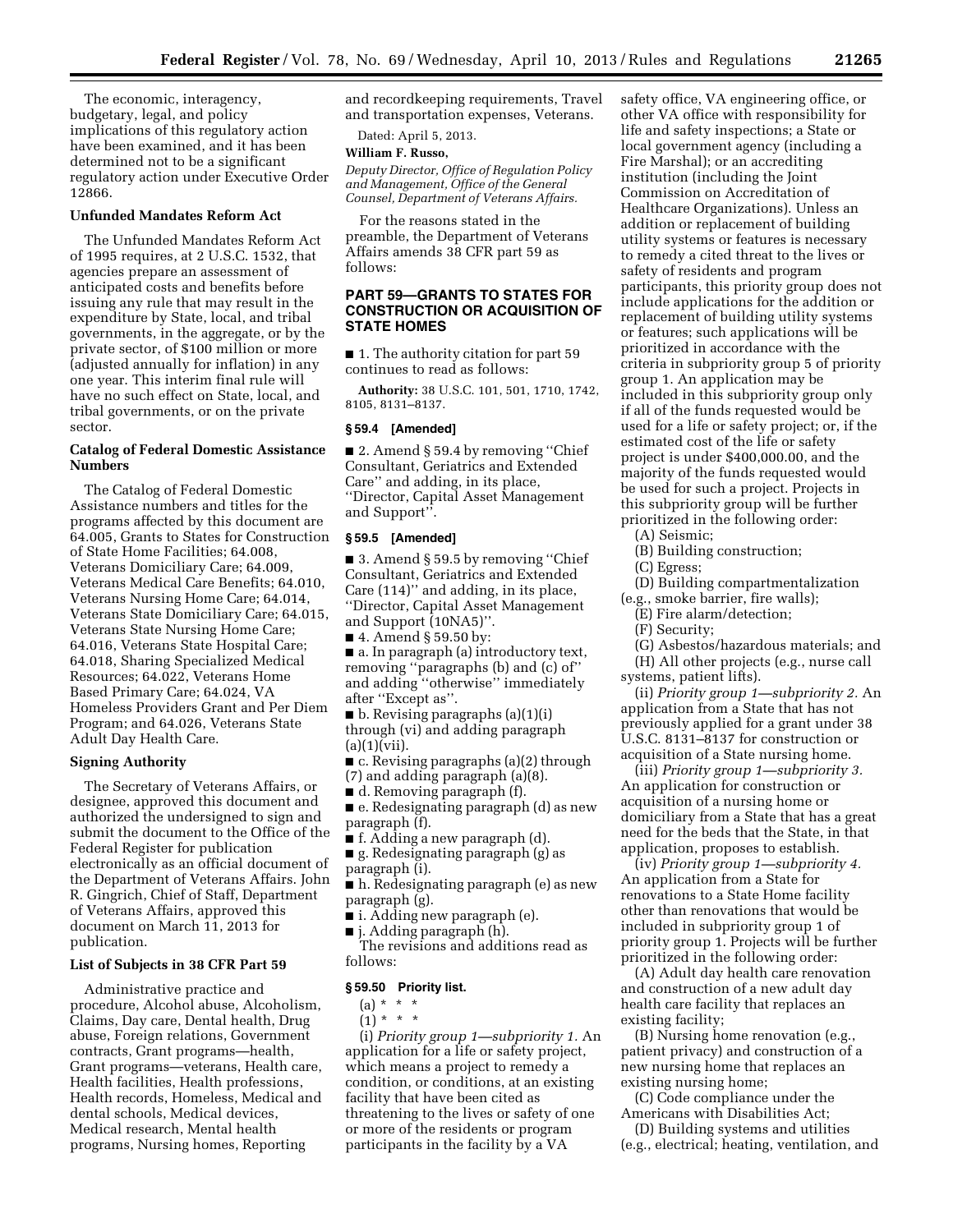air conditioning (HVAC); boiler; medical gasses; roof; elevators);

(E) Clinical-support facilities (e.g., for dietetics, laundry, rehabilitation therapy); and

(F) General renovation/upgrade (e.g., warehouse, storage, administration/ office, multipurpose).

(v) *Priority group 1—subpriority 5.* An application for construction or acquisition of a nursing home or domiciliary from a State that has a

significant need for the beds that the State in that application proposes to establish.

(vi) *Priority group 1—subpriority 6.*  An application for construction or acquisition of a nursing home or domiciliary from a State that has not demonstrated that State funds are being used to protect the lives or safety of the residents and program participants of the facility as required in § 59.50(e).

(vii) *Priority group 1—subpriority 7.*  An application for construction or acquisition of a nursing home or domiciliary from a State that has a limited need for the beds that the State, in that application, proposes to establish.

**Note to paragraph (a)(1):** The following chart is intended to provide a graphic aid for understanding priority group 1 and its subpriorities.

**BILLING CODE P** 



# **Example - Prioritization for Priority Group 1**